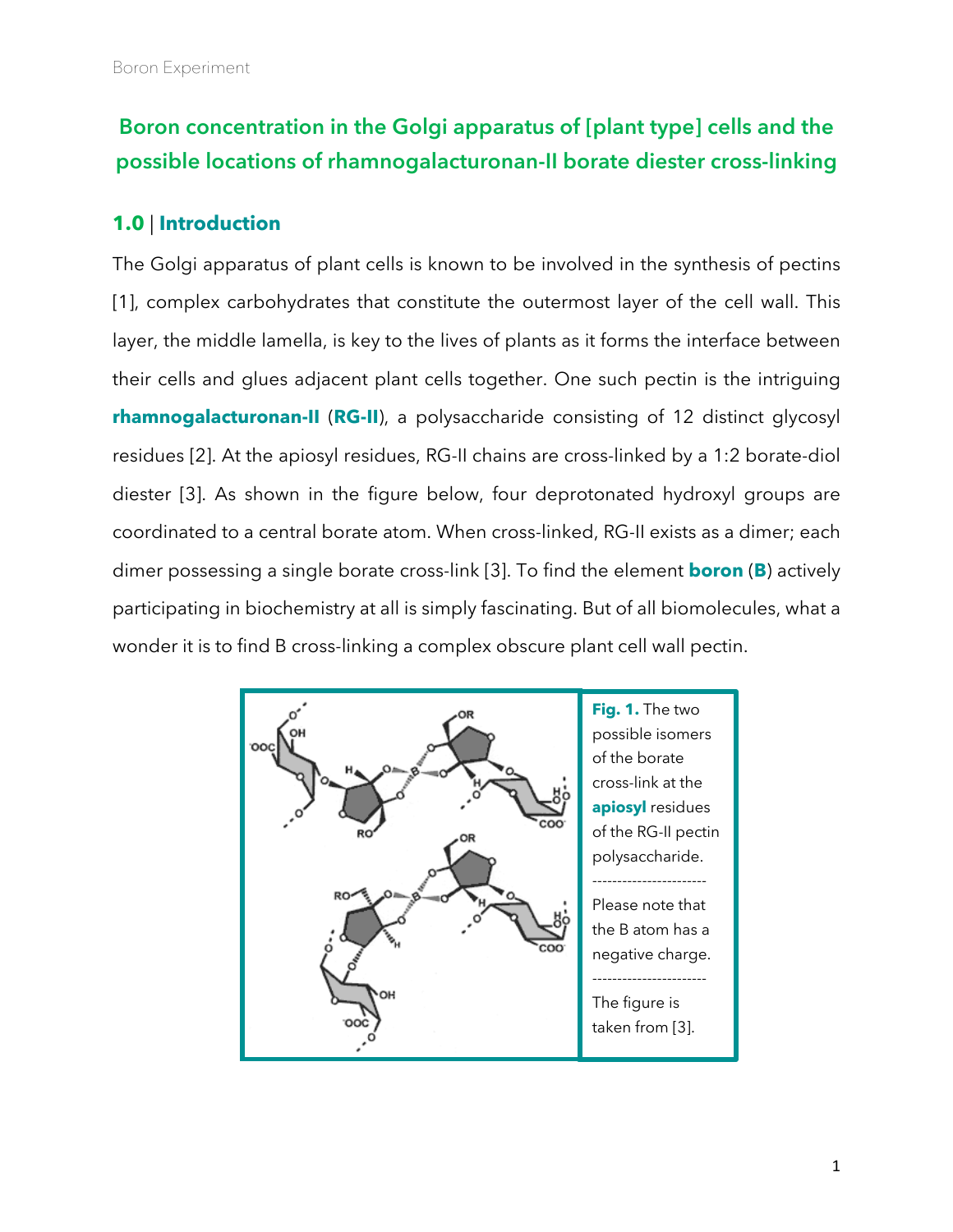<u>.</u>

## **2.0** | **Proposals and Hypotheses**

## **2.1** *| Golgi apparatus B concentration*

Relatively recently, researchers [4, 5] have concluded that RG-II cross-linking takes place either during synthesis in the Golgi apparatus and/or during secretion, but not after secretion. Since the plant Golgi apparatus is known to synthesize pectins, crosslinking in the Golgi apparatus is certainly a plausible phenomenon. Therefore, we suspect that B concentration would be notably high in the Golgi apparatus. In order to test this hypothesis, we propose measuring the B concentration in the Golgi apparatus  $(G_B)$  and comparing it to that in the surrounding cytosolic fluid  $(G_B)$ . If  $G_B$  is higher, this would support the idea that RG-II cross-linking occurs in the Golgi apparatus. If C<sub>B</sub> is higher, then RG-II cross-linking either does not occur in the Golgi apparatus or the amount of B needed to cross-link RG-II chains is so unappreciable that a plant cell does not need to stockpile B in the Golgi. Yet a third possibility is that the Golgi apparatus simply imports B when it is needed.**\***

#### **2.2** *| Location of RG-II borate cross-linking*

In addition to measuring and comparing G<sub>B</sub> and C<sub>B</sub>, we wish to elucidate the stage of RG-II's "career" in which borate cross-linking is most prevalent, as it could occur during multiple stages (as noted in the preceding section). One possibility (discussed in [5]) is that cross-linking occurs *en route* in Golgi-derived transport vesicles that are carrying RG-II monomers toward the apoplast. Furthermore, the BOR2 transport protein is thought to play a crucial role in inter-vesicular RG-II cross-linking [6] by allowing borate /boric acid to enter the vesicle — see Fig. 8 of [6]. Since RG-II transport via Golgi-derived vesicles falls under the category of "during secretion," we propose testing the criticality of BOR2 to RG-II cross-linking in order to narrow down cross-linking locations.

**<sup>\*</sup>** We are not aware of any such import mechanism but felt that its existence is worthy of consideration.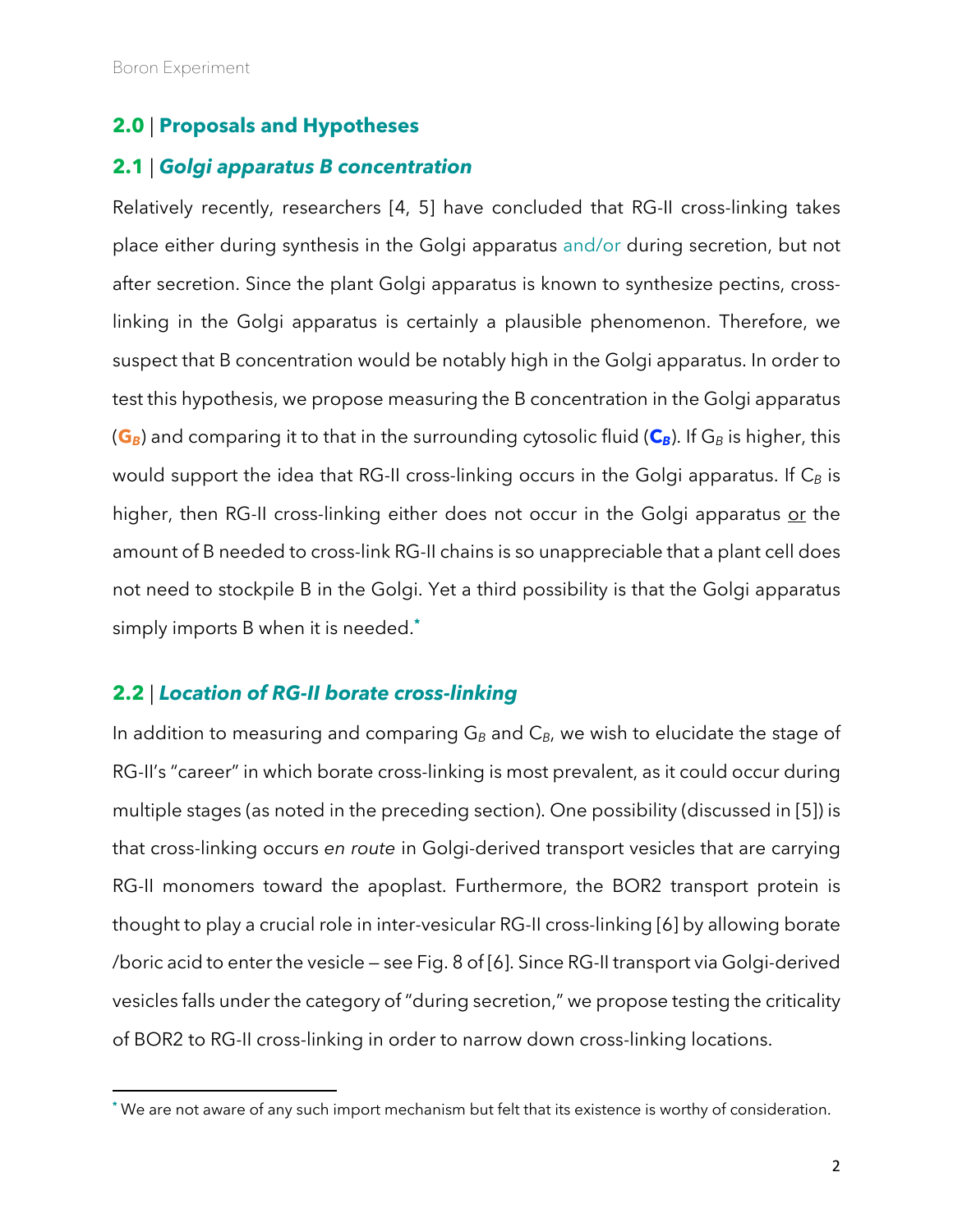If BOR2 proves critical to RG-II cross-linking, then further work must be done in order to elucidate the location where cross-linking occurs. If RG-II cross-linking can occur at reasonable rates without the assistance of BOR2, then cross-linking may not occur in transport vesicles but rather in the Golgi apparatus or at the very moment of exocytosis (see [5] for discussion on all possible RG-II cross-linking locations).

#### **3.0** | **Purposes of the Experiment**

The first purpose of this experiment is to quantify the B concentration in the Golgi apparatuses in the cells of a given type of plant and compare it to that of cytosol. We will endeavor to find implications in the resulting data for the location(s) of RG-II borate cross-linking.

The second purpose of the experiment is to directly investigate the location(s) of RG-II borate cross-linking. Through investigation of the relative importance of the BOR2 protein to RG-II cross-linking, we will endeavor to narrow down the presently diverse borate cross-linking locations.

# **4.0** | **Tentative Experimental Design**

# **4.1** | *Type(s) of plant(s) to use in experiment*

The type(s) of plant(s) to use as subjects for the experiment is of foremost importance. Our two tentative subject choices are *Arabidopsis thaliana* and/or "Paul's Scarlet" rose (*Rosa* sp.). We propose using *Arabidopsis* because (a) it is a tried-and-tested model organism and (b) the study ([6]) on the roles of BOR2 used this plant. On the other hand, *Rosa* would also be a good choice because the studies ([4, 5]) on the locations of RG-II cross-linking used this plant. A third (but more complex approach), would be to use plants of both types as subjects for the experiment. Nevertheless, I am leaning toward employing *Arabidopsis* in this experiment.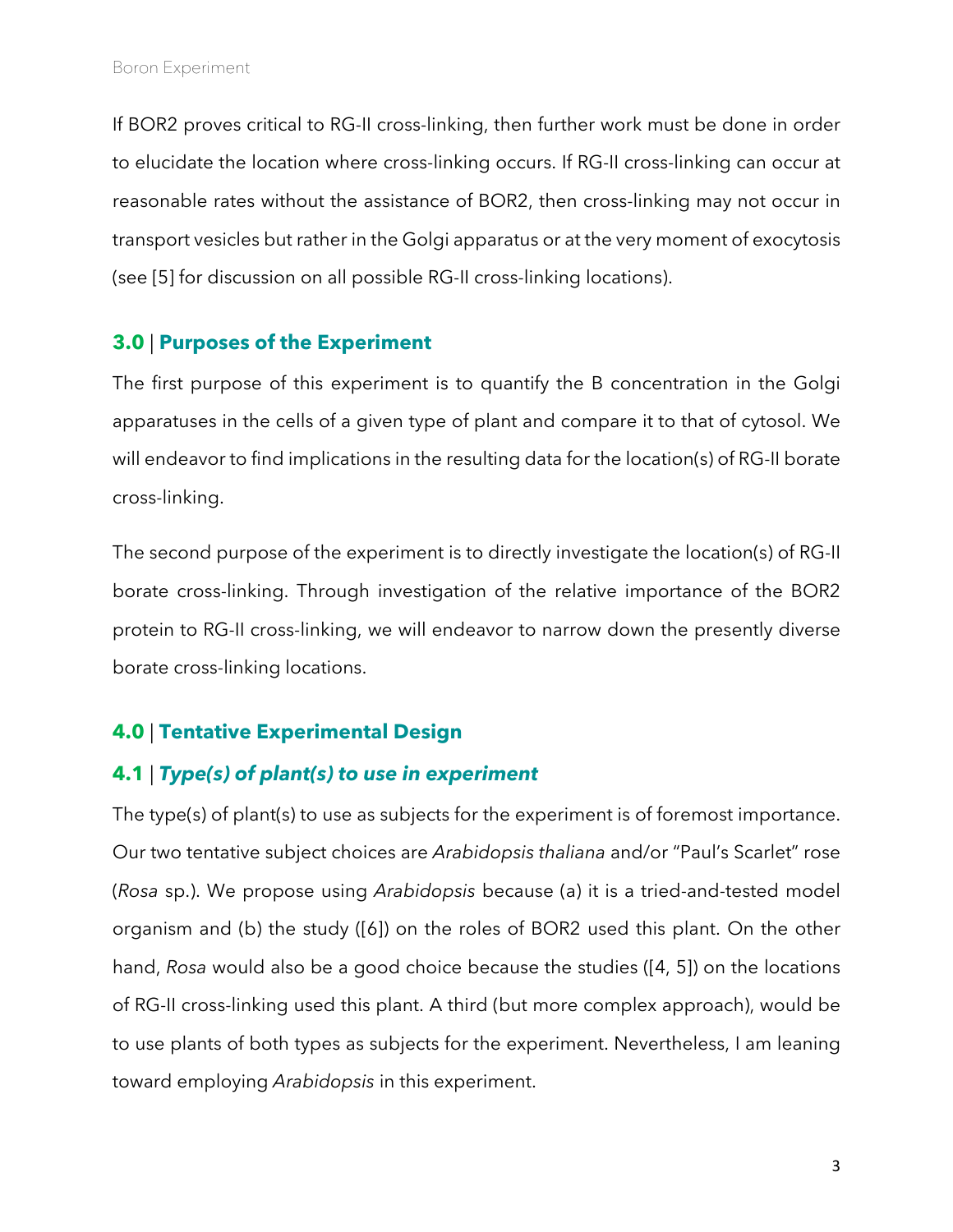Boron Experiment

#### **4.2** | *Obtaining and grouping subjects, etc.*

Whatever plants are chosen as subjects, we intend to obtain them in the highest quality condition possible in order to achieve maximum accuracy in the experiment. We will obtain purified Golgi apparatuses from the leaves of the chosen plant(s) through cell fractionation and then purify the resulting sample from other organelles and debris. (This sample will be tested for G*B*). We will obtain unperturbed cells by simply peeling off thin, one cell-thick layers from the plant leaves. (This sample will be tested for C*B*).

In Part 1 of the experiment, plant cells tested for C<sub>B</sub> will be the control group, while those tested for G*<sup>B</sup>* will be the experimental group. Alternatively, the cytosol and Golgi apparatuses could be derived from the same cells. In this scenario, the purified Golgi apparatuses would be the experimental group, while the residual cytosol after cell fractionation would act as the control group.

In Part 2 of the experiment, the control group will be composed of normally grown plants, while the experimental group will be composed of plants with non-functional BOR2. This could be achieved by such methods as gene knockout (mutagenesis) or inhibition of the protein. Unfortunately, I do not know what type of molecule would be best utilized to inhibit BOR2, as there are currently no available PDB structures of the protein. Based on the structure of boron transporter BOR1 (PDB 5L25), it should be a hydrophobic molecule (assuming homology between the two structures), since the channel through which boron diffuses is lined with hydrophobic residues (e.g., Leu). Still, I believe inhibition of BOR2 is a plausible option.

## **4.3** | *Methods of measuring B concentration*

Two main methods appear plausible to measure B concentration. First, spectroscopy could be used to identify B because the emission spectrum of every element is unique.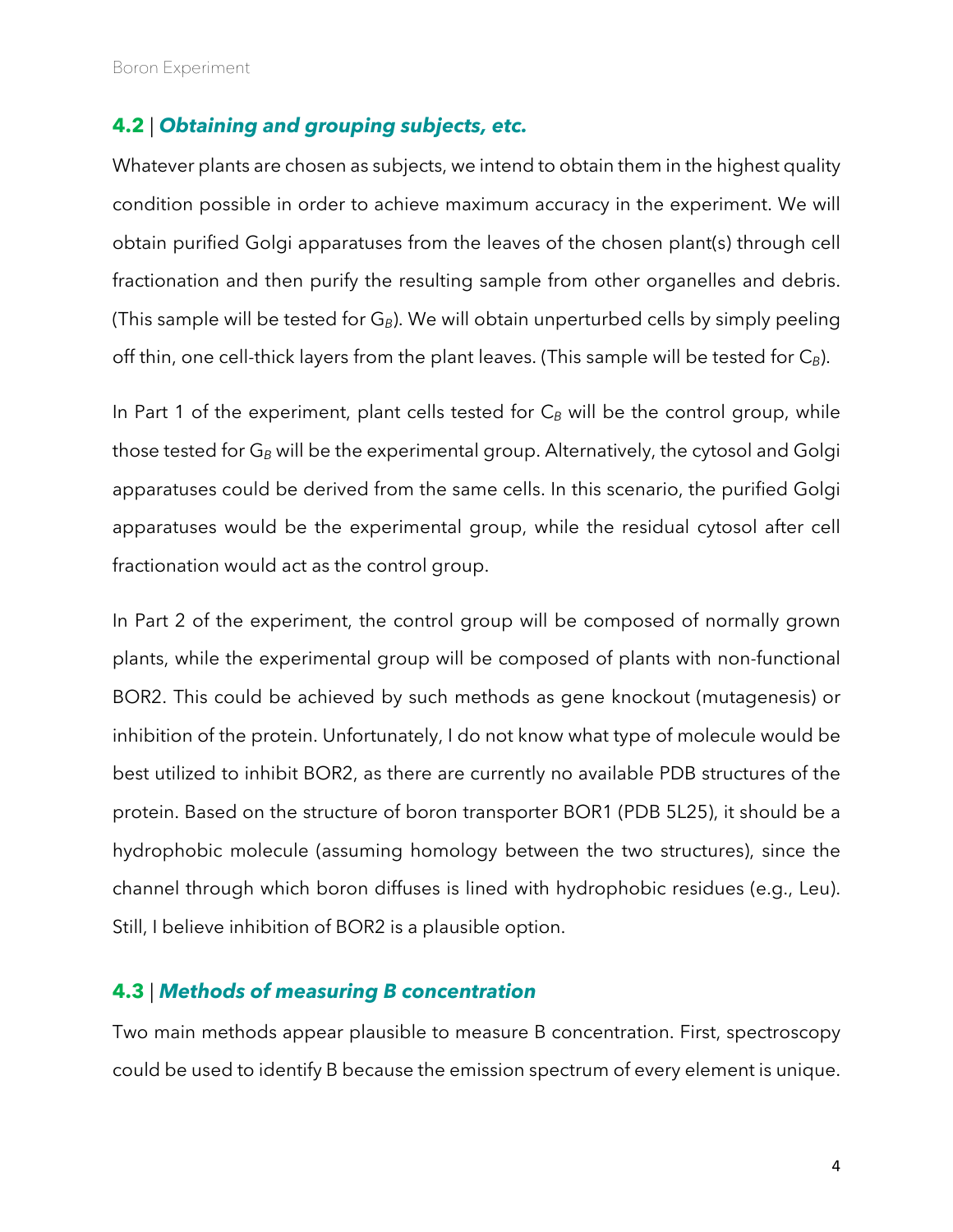Even though cellular boron is not atomic, but found instead as oxides or in molecules such RG-II, the spectroscopy should still be applicable. Nonetheless, I do have some concerns about using spectroscopy in measuring both G<sub>B</sub> and C<sub>B</sub>. Firstly, the fluid of the Golgi apparatus and the cytosol is filled with obstructive macromolecules such as proteins. Secondly, measuring G<sub>B</sub> would necessarily involve destroying the plasma membrane, as it would significantly obstruct spectroscopic efforts. This is an additional difficulty that must be dealt with if spectroscopy is employed.

The second method of measuring boron concentration would involve boron-binding molecules. Fluid samples from Golgi apparatuses and the cytosol would be exposed to a boron-binding molecule and the resulting amounts of B-complex would indicate the concentration. One such molecule that could accomplish this job would be **NAC**  (*N*-**a**cetyl-L-**c**ysteine).



A toxicological study [8] has concluded that NAC is effective in detoxifying chromate and borate, which is convenient because free-floating cellular boron assumes mainly  $B(OH)_3$  (boric acid) /  $[B(OH)_4]^-$  (tetrahydroxyborate) – see Fig. 8 of [6].

Modifying NAC by swapping the sulfur for a selenium would produce the compound *N*-acetyl-L-selenocysteine. This may be an advantageous substitution for the present experiment, because the resulting "NAS" molecule might be able to bind borate with greater affinity than NAC and thereby give more accurate measurements of G<sub>B</sub> and C<sub>B</sub>.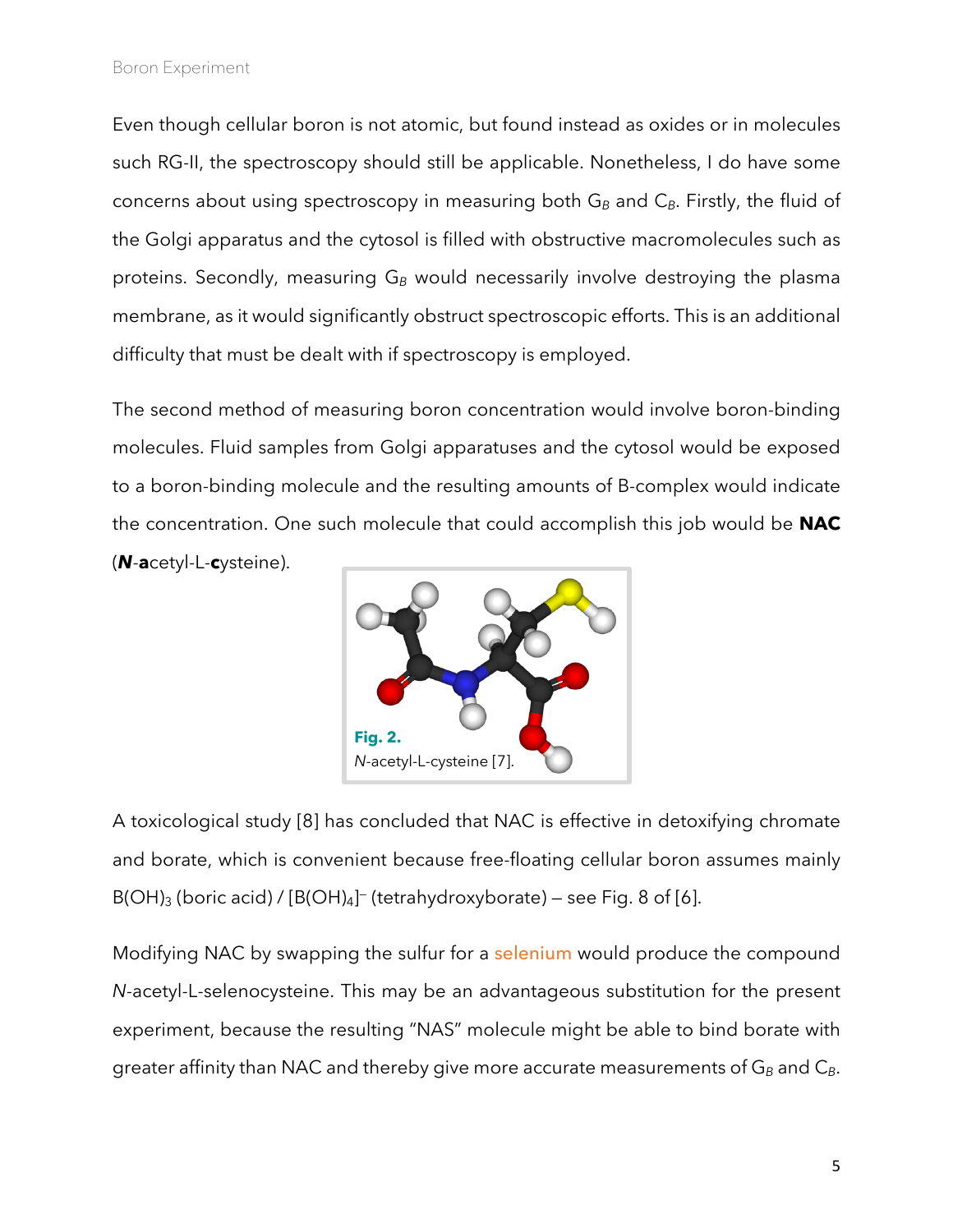The logic behind this proposal is that selenide ( $Se^{2-}$ ) is known to be an able detoxifier of mercury (Hg), more so even than  $S^{2-}$  or thiol [9]. Therefore, the selenol moiety of "NAS" may confer stronger binding of borate upon the molecule.

Another interesting option would be to use RG-II itself as a boron-binding molecule. Assuming that the reaction with B(OH)3 / [B(OH)4] $\bar{\ }$  is spontaneous as depicted below, the amount of dimerized RG-II would indicate B concentration. However, other pH and divalent cations seem to be involved, so this may not be the simplest choice.

Finally, using a borate chelator that fluoresces upon binding its substrate would be a tremendous bonus, since the fluorescence intensity would clearly indicate G<sub>B</sub> and C<sub>B</sub>.



To conclude this section, I must pose one intriguing question that has presented itself: Could RG-II dimerization in fact be enzymatic? It has certainly been assumed to be spontaneous, but the possibility of enzyme involvement should still be considered.

# **5.0** | **References**

**1.** Reece, J. B., Urry, L. A., Cain, M. L. 1., Wasserman, S. A., Minorsky, P. V., Jackson, R., & Campbell, N. A. (2014). *Campbell biology* (10<sup>th</sup> edition.). Boston: Pearson.